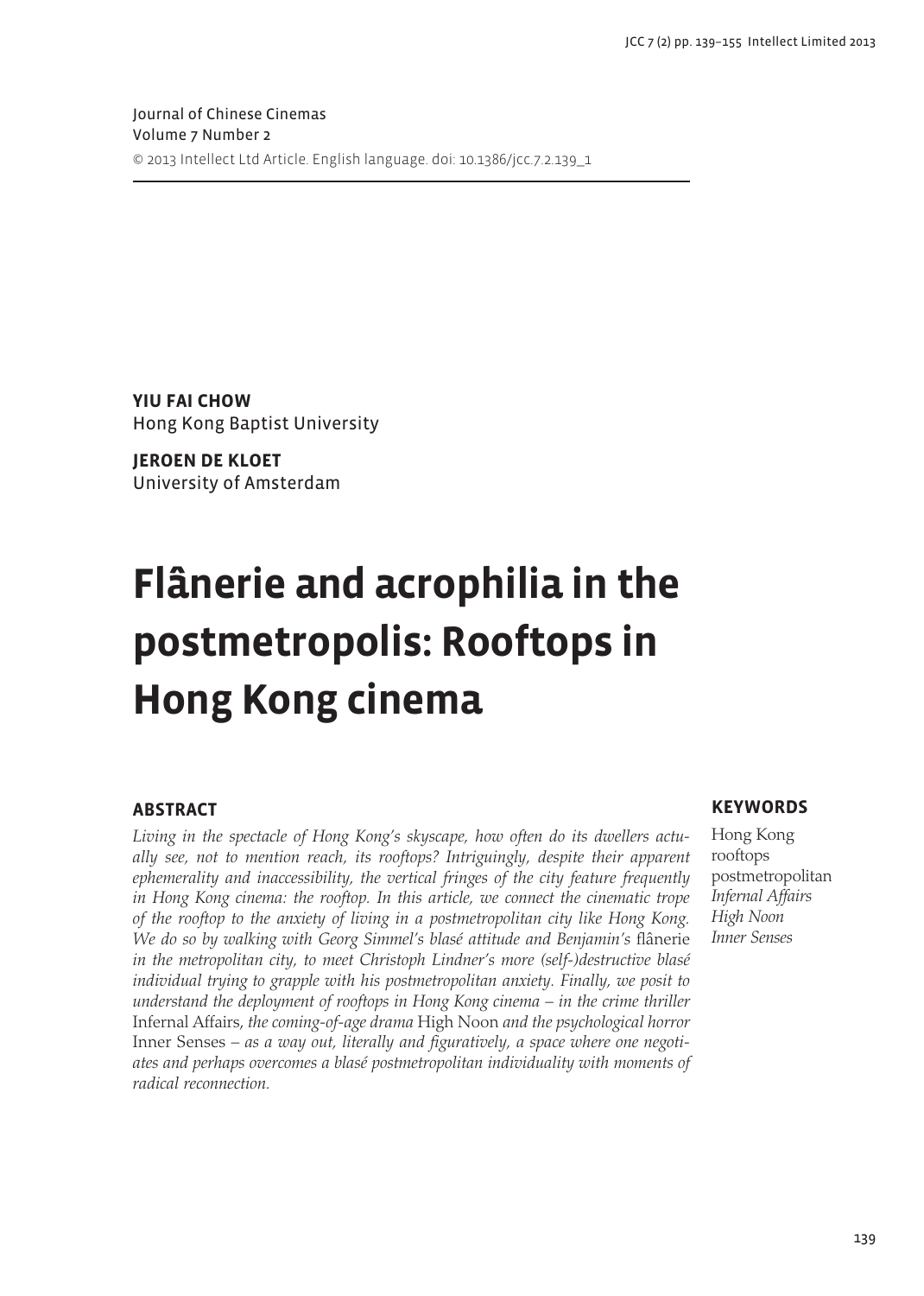The vertical, as a vector of meaning, the rising upwards, corresponds to the desire to overcome the earth's gravity, the desire to be elevated above the pressure and 'anxiety of the earthbound,' as well as the desire to gain a 'higher view of things,' as Ibsen says, from which man may shape, master, or, in a word, appropriate the known.

(Binswanger 1968 in LeBlanc 2011: 5)

#### **Vertical liminality**

Hong Kong is a vertical city. In its attempt to defy the limits of space, it has built layer upon layer, making it important for the city dweller to orient oneself not only horizontally but also vertically. Whereas the city's horizontal maps are strewn with shopping streets and demarcated with policed boundaries, its vertical fringes are often rendered invisible and inaccessible. Living in the spectacle of Hong Kong's skyscape, how often do its dwellers actually see, not to mention reach, its rooftops? Intriguingly, despite their apparent ephemerality and inaccessibility, the vertical fringes of the city feature frequently in Hong Kong cinema. We are referring to the trope of the rooftop. The rooftop, as we will show, is the space where gangsters point their guns at each other, where young people while away their youth, where lovers are poised to jump.

Why rooftops? What lures local film-makers and their characters to their rooftops? What is made possible up there that is not possible down here? In this article, these questions are addressed by connecting the cinematic trope of the rooftop to the anxiety of living in a postmetropolitan city like Hong Kong. We do so by walking with Georg Simmel's blasé attitude and Benjamin's *flânerie* in the metropolitan city, to meet Christoph Lindner's more (self-)destructive blasé individual trying to grapple with his postmetropolitan anxiety. Finally, we posit to understand the deployment of rooftops in Hong Kong cinema as a way out, literally and figuratively. The rooftop is thus read as one urban liminal space where one can force the city to suspend, to become on hold: it is the space, we argue, where the acrophilic *flâneurs* of the twenty-first century gather, a space beyond surveillance and outside of the logics of global capitalism, where one negotiates and perhaps overcomes a blasé postmetropolitan individuality with moments of radical reconnection. In the crime thriller *Wu Jian Dao (Mou Gaan Dou)/Infernal Affairs* (Lau and Mak, 2002), the rooftop becomes the space where one can reclaim one's subjectivity. In the coming-of-age drama *Lieri Dangkong (Lit Yat Dong Hung)/High Noon* (Mak, 2008), the rooftop is an affective space, where one can still feel. In the psychological horror *Yidu Kongjian (Yee Do Hung Aaan)/Inner Senses* (Law, 2002), the rooftop is the space of remembering oneself. The characters on the rooftop may not live happily hereafter, mostly don't; at least then and there they enjoy different modes and moments of living from fear, anxiety and alienation. In all cases, the rooftops open up the space where one comes to terms with oneself as well as with the city, albeit temporarily, albeit fraught with complexities and consequences wanted and unwanted, as we will see in the detailed analyses in the sections to follow. In the conclusion two afterthoughts will be disucssed: one related to the materiality of rooftops, and the other to the possibility of rooftop cinema as a genre.

#### **Postmetropolitan anxiety**

Being a profoundly vertical city, Hong Kong's verticality poses new questions about the spatial boundaries of the city, questions the films under our enquiry engage with. These boundaries are related to the intricate ways in which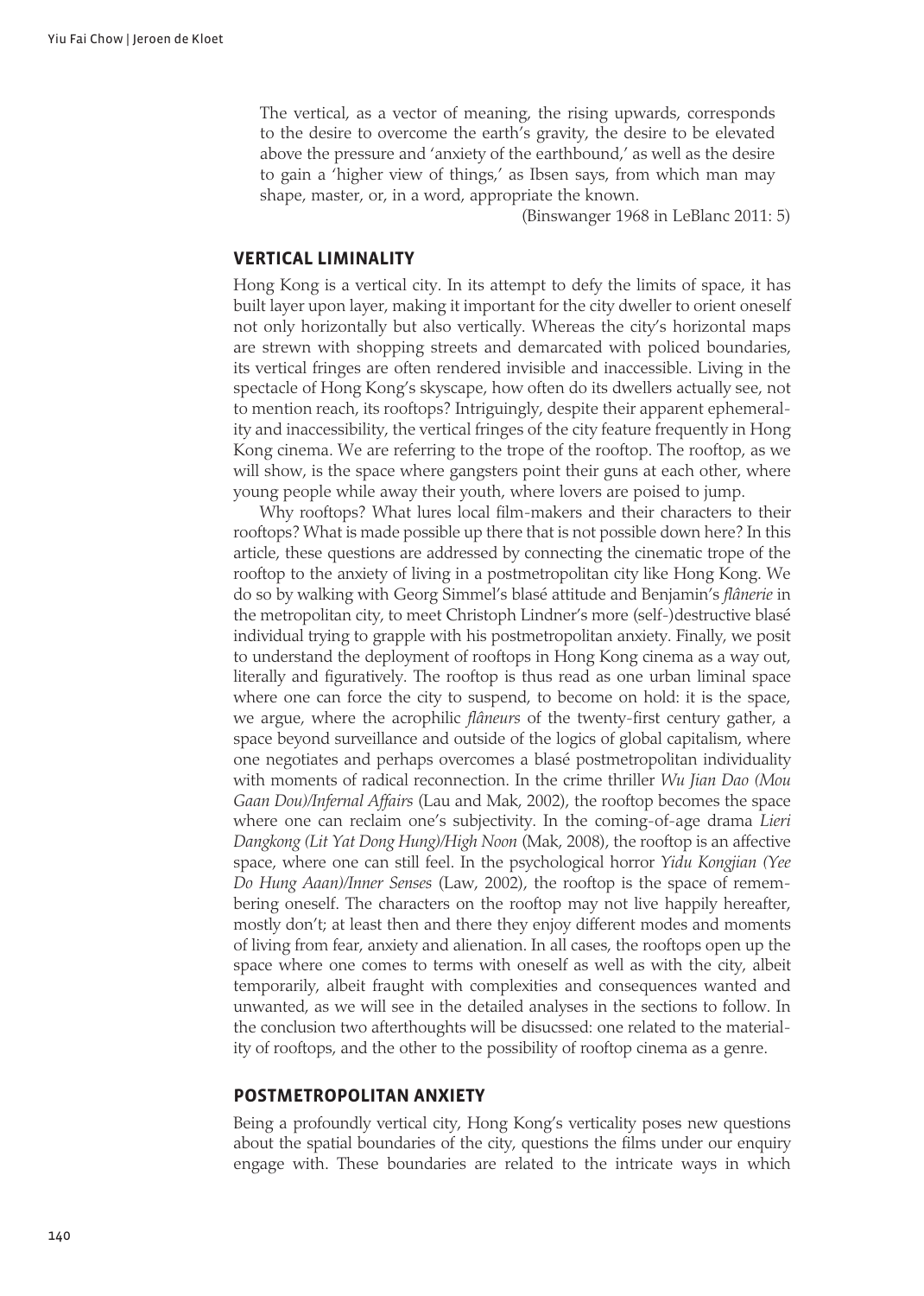movements of the urban citizens are regulated, controlled and scrutinized, and the spatial anxieties, desires and phobias this may produce. Before engaging with these spatial anxieties, it is important to explore how Hong Kong's inhabitants may constitute their subjectivity vis-à-vis their material environment, how they experience the city, and more so, what possibilities they are offered to experience the city. Housing more than seven million people in a total area of 1,101 sq. km Hong Kong ranks high in terms of population density: 6,516 people per sq. km, heightening to 26,100 if only urbanized areas (275 sq. km) are taken into account (DWUA Report 2013). One corollary is the dominance of high-rise buildings; one report describes Hong Kong as a 'skyscraper city', with a total of 6,588 high-rise buildings, compared to New York's 5,818 (Fei 2012).

Cramped in such living conditions, people in the city experience a host of urban challenges such as noise. An official webite claims that more than one million people are affected by traffic noise, while people are 'also exposed to different levels of pounding, roaring or shrill noises from construction work, ventilation systems, intruder alarm systems and their neighbours' (Environment Protection Department (EPD) 2013). Michael Wolf, who visualized the city's high-rise buildings in his *Architecture and Density*, compared his experience of, as if in anticipation of this study, living in both Paris and Hong Kong. In an interview Wolf said:

I've lived in Hong Kong since 1994. It's a very vibrant and exciting place, Asia ... Any place which is not predictable is exciting for me. If you compare it with Paris, for instance, Paris is totally predictable – everywhere you go everything looks the same, it hasn't changed in 100 years.

(quoted in Pasulka 2010)

Far from being the same, Hong Kong is a city that confronts us with a sensual overdose; it throws its inhabitants into a maelstrom of sounds, smells and images that are as exhausting as they are tantalizing. While such sensual overdose also characterized the early modern cities, what has changed, is the sheer intensity. To analyse this change, we draw on an essay by urban film studies scholar Lindner (2011), in which he describes the change from the metropolis (using the work of Georg Simmel and Walter Benjamin) to the postmetropolis (using the work of Edward Soja).

Writing at the turn of the twentieth century, the time of the early modern cities, Simmel discusses what he calls 'the blasé outlook' in his famous essay 'The metropolis and mental life'. For Simmel, the blasé outlook is what individuals wear to protect themselves from the sensuous overdoses and money driven experiences of the metropolitan city. In his words,

There is perhaps no psychic phenomenon which is so unconditionally reserved to the city as the blasé outlook. It is at first the consequence of those rapidly shifting stimulations of the nerves which are thrown together in all their contrasts and from which it seems to us the intensification of metropolitan intellectuality seems to be derived.

(Simmel 2002: 14)

In the same essay, Simmel writes,

the metropolitan type – which naturally takes on a thousand individual modifications – creates a protective organ for itself against the profound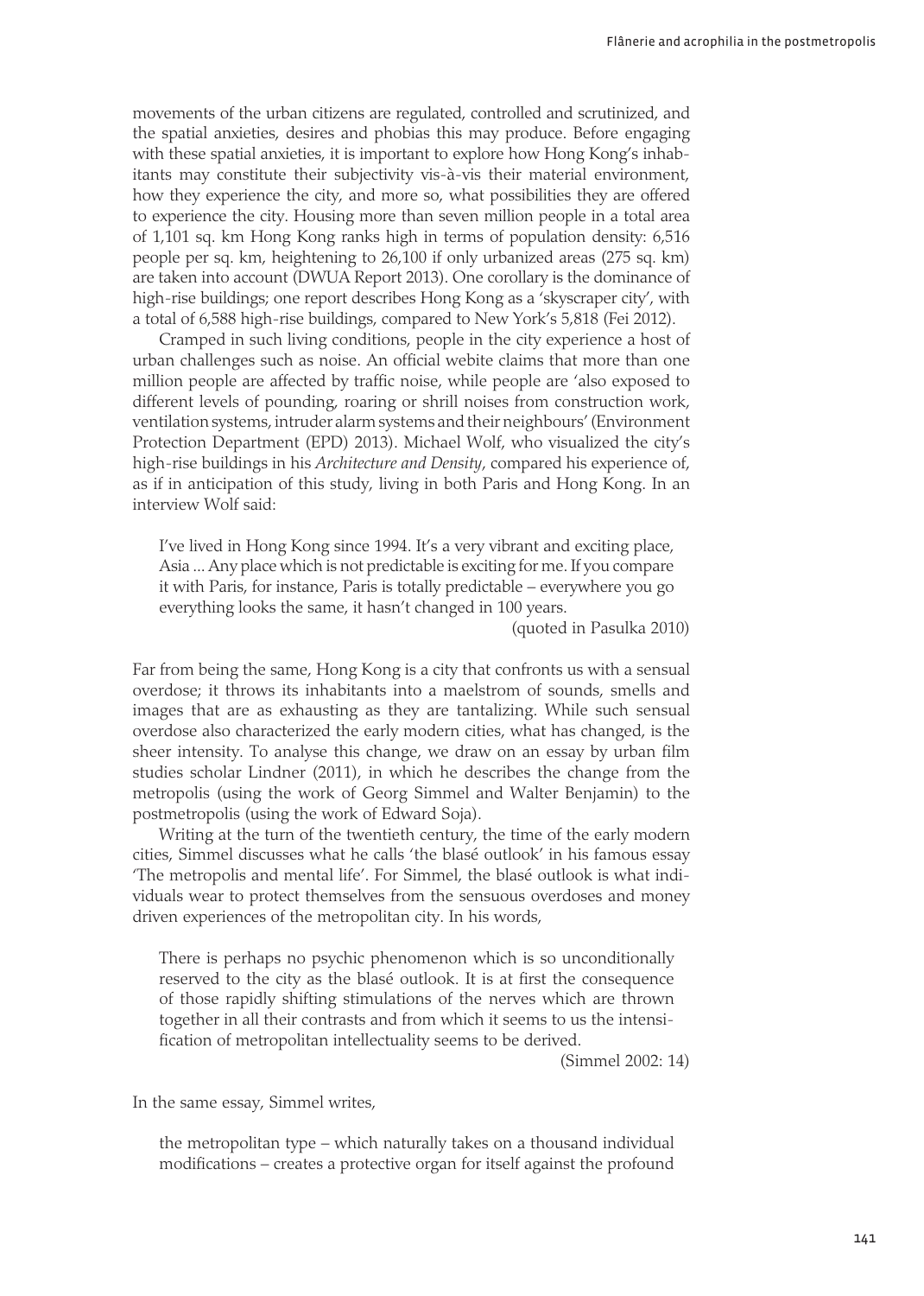disruption with which the fluctuations and discontinuities of the external milieu threaten it. Instead of reacting emotionally, the metropolitan type reacts primarily in a rational manner […]. This intellectualistic quality which is thus recognized as a protection of the inner life against the domination of the metropolis, becomes ramified into numerous specific phenomena.

#### (Simmel 2002: 12)

The blasé metropolitan individual navigates skilfully amidst the money-driven forces of the modern city, the sensual and mental invasion requires the inhabitants to develop the defence mechanism of being blasé and staying aloof, of distancing oneself from the urban environment he is actually part of.

This, indeed, brings to mind the leisurely strolls of Benjamin's *flâneur*. Inspired by Baudelaire, Benjamin's *flâneur* is the new intellectual that leaves the dusty office to move around in the city, probing into modernity, with the streets as the new office, and using the walls that surround him as the metaphorical desk for his (more often than her) writing. The *flâneur* takes a turtle out on his strolls through the city. Yet, whereas around 1840 it was elegant to take turtles for a walk in the arcades, this soon became more and more dangerous, especially for the turtles, given the speeding up of the city, observes Benjamin (Buck-Morss 1992: 344). The speeding up of the city has declared, in Benjamin's words, a 'war on *flânerie*', the 'flow of humanity […] has lost its gentleness and tranquillity, [...] now it is a torrent, where you are tossed, jostled, thrown back, carried to right and left' (quoted in Buck-Morss 1992: 344). The practices of *flânerie* may have evapourated with the speeding up of the modern city; as a figure, the *flâneur* remains important until today as 'a kind of modern intellectual capable of abstraction and rationality, but also deeply implicated in the urban spectacle' (Lindner 2011: 328). The *flâneur*'s perceptive attitude is deeply enmeshed in modern existence, in the society of the spectacle and its thriving engine of mass consumption.

When moving from metropolitan Paris to postmetropolitan Hong Kong, what happens to Simmel's blasé individual, or to Benjamin's *flâneur*? In his analysis of Wong Kar-Wai's film *Duoluo Tianshi/Fallen Angels* (1995), Lindner proposes 'a state of radical detachment' as response to living in the postmetropolitan time. Lindner argues that 'the lived experience of the global city can lead to a state of radical detachment that is far more extreme, alienating, and destructive than the blasé attitude described by Simmel' (2011: 329). This state of radical detachment is what Lindner coins as *the blasé postmetropolitan attitude*, 'an attitude linked not to the great cities of western modernity, but instead to a transnational network of globalized city-spaces', producing 'disturbing patterns of nihilism and violence' (2011: 329).

In *Fallen Angels* Lindner observes that there are hardly open spaces or shots in natural light, while the indoor, fragmented, confined and cramped spaces dominate the film, turning the city into a claustrophobic machine. The only outdoor shot is of the skyscrapers, 'the corporate architecture of globalization: faceless, impersonal, unemotive' (2011: 334). Gina Marchetti's invocation of Marc Auge's notion of a non-place to describe the places as depicted in *Infernal Affairs*, one of the films we will discuss, resonates with Lindner's words. These non-spaces, among which she mentions rooftops, parking garages, convenience stores, bank branches and multiplex cinemas, could, in her view, 'be anywhere in the world, and they bear few, if any markers, of Hong Kong as a city of even Asia as a region' (2007: 42). While not necessarily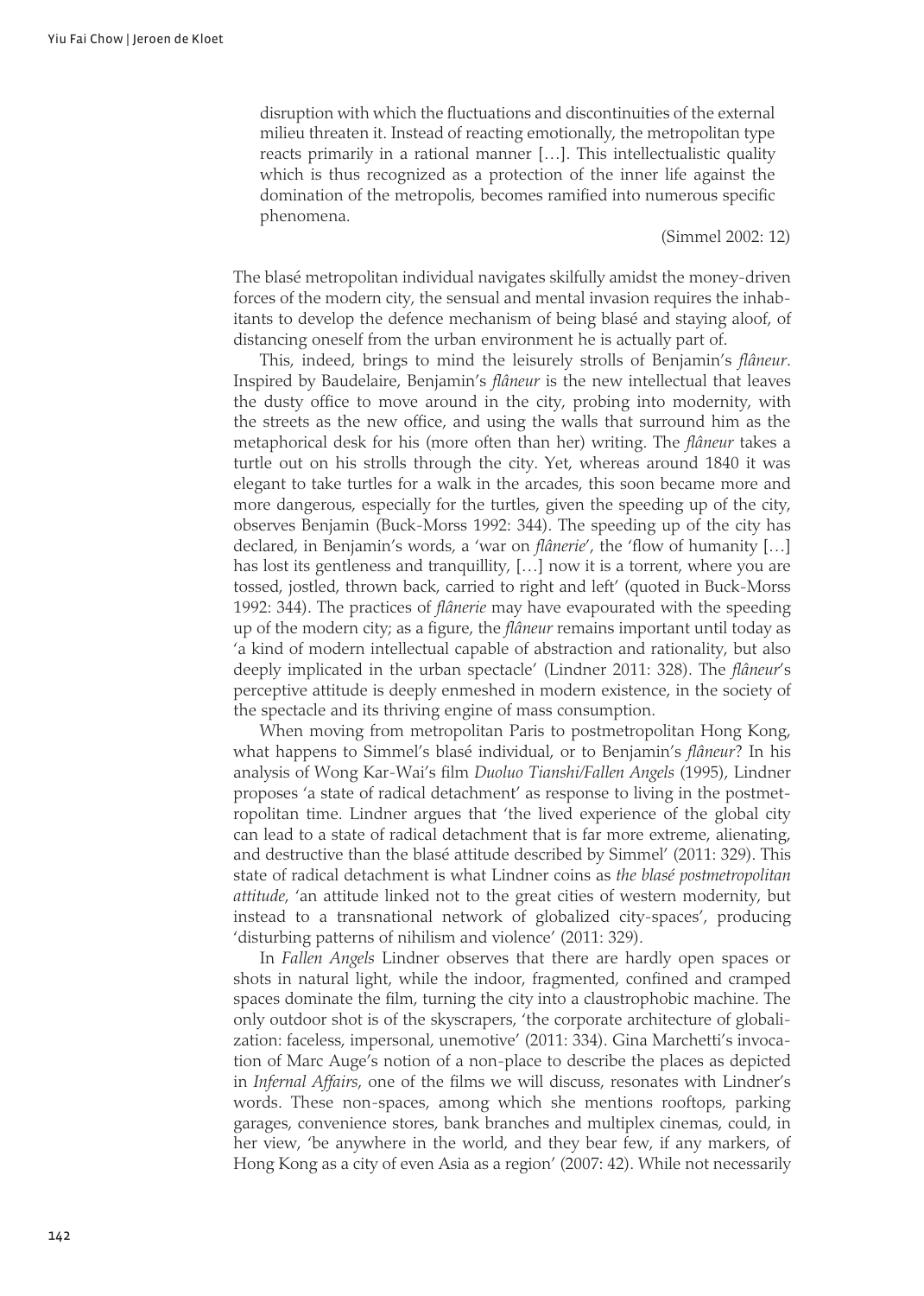disagreeing with Marchetti's central argument, we want to propose that there is something peculiar about the rooftops we see. Rooftops are anything but a non-place, as they forcefully connect the materiality of global capitalism with their embeddedness in a local environment.

Furthermore, in this article, we like to give a twist to Lindner's blasé postmetropolitan attitude, a twist made possible by the trope of the rooftop. There, in contradistinction to the claustrophobic Hong Kong in *Fallen Angels*, on the rooftops in the films under our enquiry, we observe a potential way out of the detachment, nihilism and destruction of the postmetropolian city. It comes as no surprise that the rooftop scenes are usually set in broad daylight, with the exception of the crucial rooftop scene in *Inner Senses*, which, nonetheless, stretches from nocturnal darkness to sunrise. Alongside the intricate links between rooftops and violence and danger, as acted out in various rooftop scenes of suicide and murder, the rooftop also allows for moments of radical reconnection, when the protagonists of the films recuperate the possibility to know, to feel, to remember who they are. It is at the vertical fringes of the city, when we are literally on top of the city, that we are offered such moments of immobility, of interrupting the 24/7 dynamics of the global city, of defying the laws of meaning and purpose. In this urban liminal zone of the rooftop, we can come to terms, albeit temporarily, albeit fraught with complexities and consequences wanted and unwanted, with both the city as well as with oneself.

The three films under our enquiry may lend themselves to political reading. For *Infernal Affairs*, others studies, most notably Alan Cameron and Sean Cubitt (2009), Law Wing-Sang (2006), Leung Wing-Fai (2008) and Gina Marchetti (2007), have already explored its political significance in connection with the handover of Hong Kong in 1997. For *High Noon* and *Inner Senses*, it is also possible to read them as commentaries on Sino-Hong Kong relationship.<sup>1</sup> In this article, however, we choose to examine the trope of the rooftop more generally in the light of postmetropolitan – rather than post-1997 or postcolonial – Hong Kong. Furthermore, the three films selected should not be seen as representative or exhaustive of the deployment of rooftop in Hong Kong cinema. *Laogang Zhengzhuan (Lo Kong Ching Chuen)/Mr. Cinema* (Chiu, 2007), for instance, features local people squatting on rooftop. There were also numerous action films involving martial arts and parkour-inflected sequences from rooftop to rooftop. In fact, when the Hong Kong Film Archive was preparing an exhibition titled '@location' in 2006, its Programmer Winnie Fu, after interviewing a number of film producers, found two location choices 'typical to Hong Kong', one being the rooftop. The producers cited pragmatic, production reasons for their choices, as rooftops offer 'more convenient slots for manipulations for a longer period (say 2 months' set design)'.2 In that sense, the current study, focusing on the texts rather than production of the three selected films, should be understood as an exploratory enquiry about the use of rooftop specifically in its connection to experiences of living in a city like Hong Kong.

#### **Flânerie and acrophilia**

The possibility of reconnection may very well be the reason why authorities are so keen on keeping us away from these vertical fringes, why the doors to rooftops are generally locked. Rather, we should be down there in the city, following the controlled horizontal spaces, moving, as dictated by global capitalism, with purpose, predictability and efficiency.

- 1. For instance, in *High Noon*, a girl's jump to her death on New Year's day is mingled with shots of the crowds celebrating the arrival of the Beijing Olympic year of 2008.
- 2. Private correspondence with Winnie Fu, Programmer of Hong Kong Film Archive, dated 8–9 April 2013. The other typical location choice was 'faked police stations'.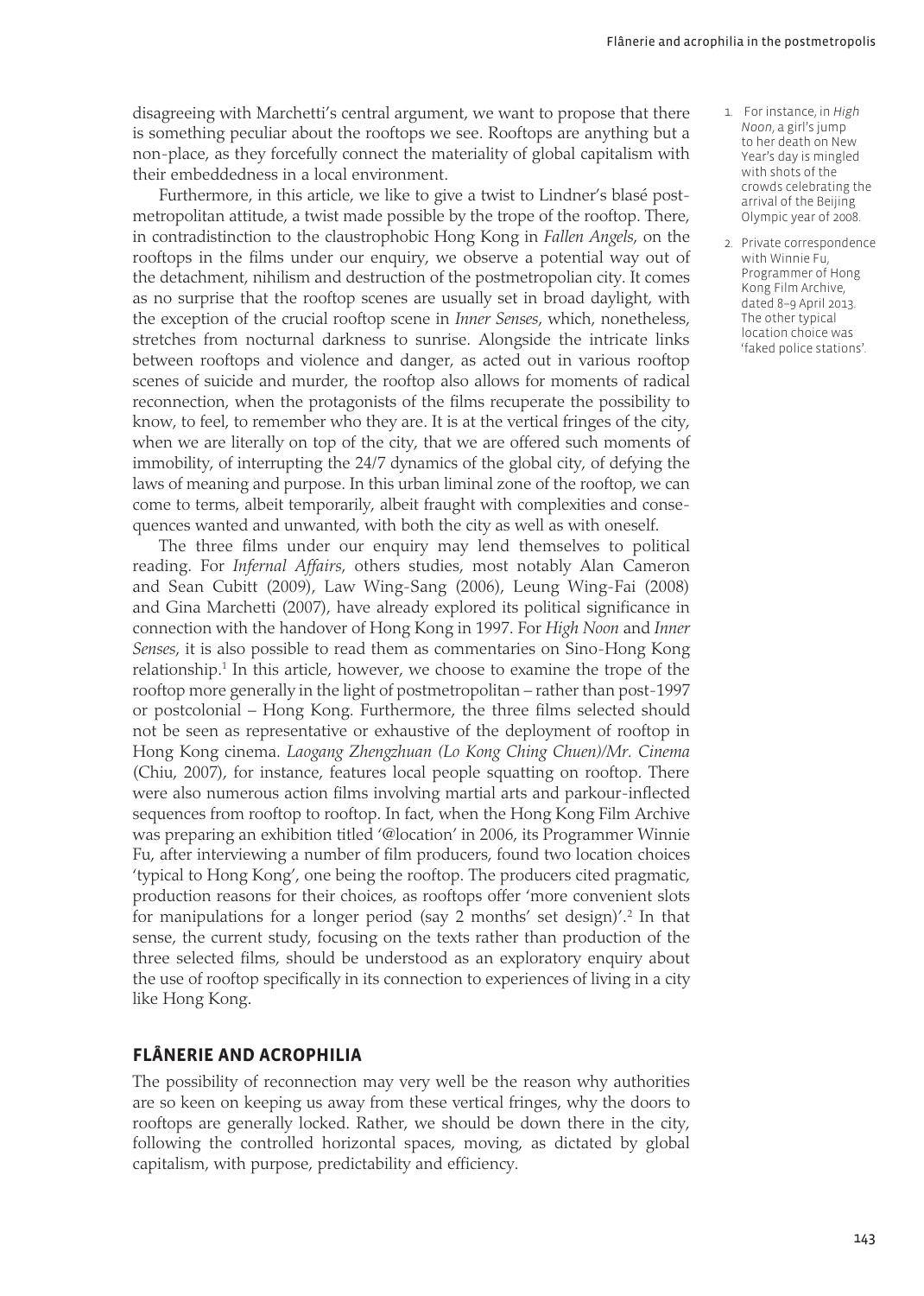3. *Infernal Affairs*, partly due to its huge box office success, became a trilogy; both *Infernal Affairs II* and *III* (Lau and Mak) were released in 2003. The original and first episode, focus of our enquiry here, was subsequently turned into a Hollywood remake titled *The Departed*, directed by Martin Scorsese, released in 2006.

That the rooftops are often no-go zones in the 'real' city explains precisely the cinematic and metropolitan acrophilia as we see it. Let us revisit the city as horizontal space. The term *agoraphobia* refers to extreme horizontal space anxiety (LeBlanc 2011: 2), and an agoraphobic panic 'is experienced as an unbearable attack on one's sense of self in space, constituting an unmitigated existential threat […] agoraphobia might be interpreted in terms of the anxiety that arises out of the problematizing of everyday "Being-in-theworld"' (Davidson quoted in LeBlanc 2011: 2). This indeed brings to mind Simmel's analysis of life in the city. There is a need to disentangle the notion of agoraphobia from the individual and the pathological; we understand agoraphobia as a fundamentally humane response to the multiple demands society imposes upon us, demands that are translated into a quite strict regulation of our movements within the city. How many mornings are we not confronted with a morbid fear of leaving home and facing the world? A collective agoraphobia is mapped onto the horizontal plane of the global neoliberal city of the twenty-first century.

The demands imposed upon us at the horizontal plane of city life create the desire to break out, and a vertical move is one, if not the only one, possible option for that. But this move is not without its own dangers and phobias. Vertical space anxiety, or *acrophobia*, refers to the vertical orientation, the fear of heights, and has its inversion named *acrophilia*, a love for heights. In LeBlanc's words, 'vertical space anxiety arises not from a fear of falling, but from the fear of "throwing oneself over". [...] The opposite affect, the attraction to heights and its accompanying thrill, is characterized by the urge to climb to the limit of one's capabilities' (2011: 7). Acrophilia is 'based on seeing the vertical as a "vector of meaning" and bold ascent as a response to the desire to elevate oneself above the pressure and anxiety of the mundane' (2011: 7). LeBlanc links this to existentialism, claiming that 'Choosing oneself by assuming complete responsibility for one's being-in-the-world as a "perpetual process of [existential] crisis management" is, in fact, the only way in which one might reasonably expect to live an authentic life' (2011: 8).

The *flâneur* of the twenty-first century is not one that takes a stroll, but one that puts the city on hold, one that pauses as to interrupt the globalcity-as-machine. Consequently, the *flâneur*, it seems to us, in order to escape from the horizontal plane of the city, moves upward; in his acrophilia, he goes to the rooftops of the city as to elevate himself above and beyond the pressures and anxieties of the mundane. The *flâneur* of today is the one that moves upwards, voluntarily or against his or her will, it is the acrophile that temporarily escapes from the blasé postmetropolitan attitude – and then? In the following, we will offer readings of the rooftop scenes in the three Hong Kong films and see what is going on, what moments of radical reconnection, what possibilities of subjectivities are evoked when the urban acrophiles reach the vertical fringes.

#### **A brief journey into Hong Kong's rooftop cinema**

#### *Infernal Affairs3*

*Infernal Affairs* unfolds in a Hong Kong that has survived another vicissitude of its history: the political handover from British to Chinese sovereignty in 1997. The film, however, is not only set in post-handover Hong Kong, a horizontal cartographic linkage between the southern city and the northern capital; it evokes verticality, with the spectacular vertical skyscapes serving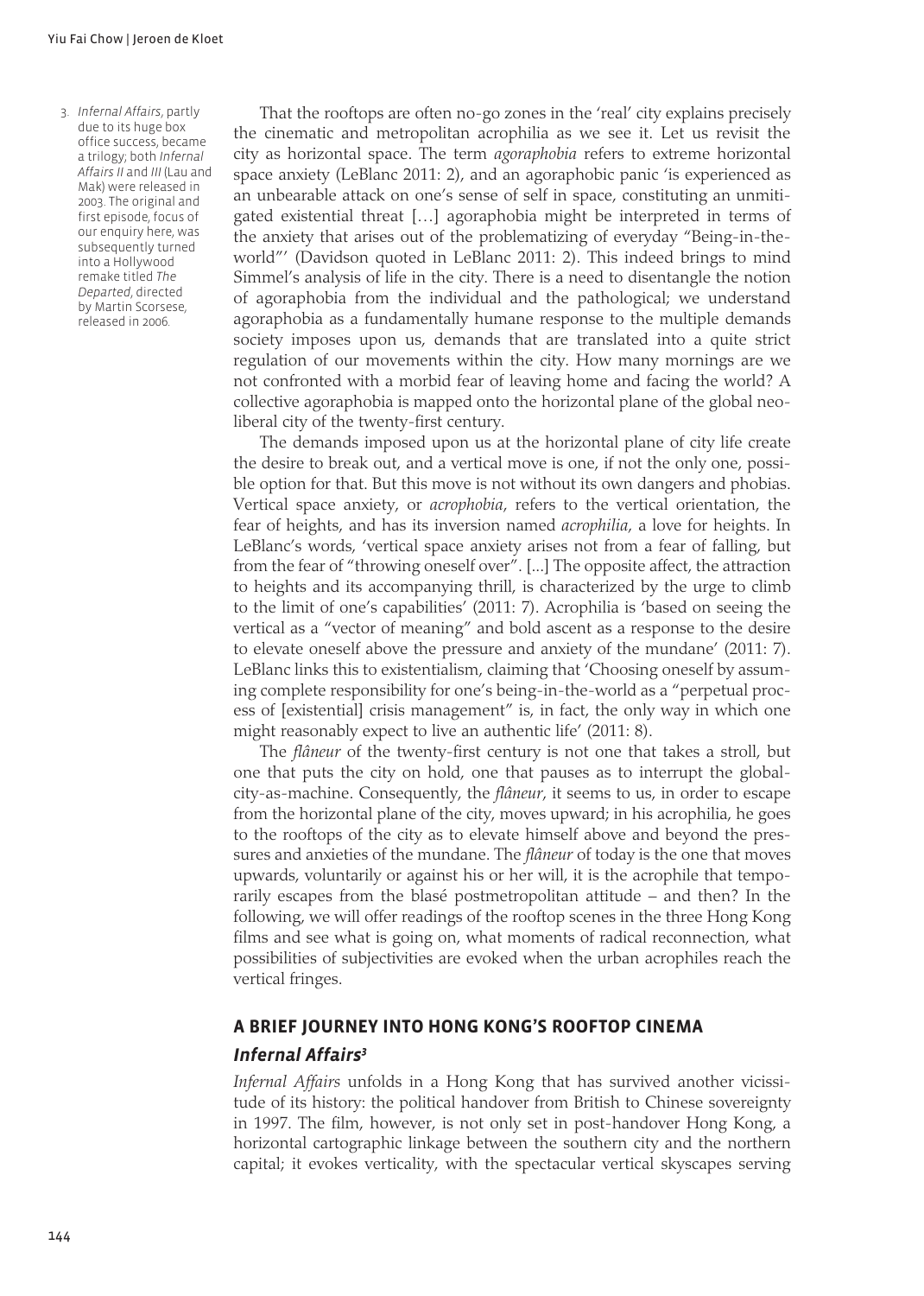as the backdrop and, if you like, backbone lending connection, fluidity and mobility to the scenes. Its narrative twists and turns centre on two men, Ming who joins the police to work as an undercover for the triad society and for his triad boss Sam, and Yan, who leaves the police to work as an undercover in the triad society and for his boss Superintendent Wong. The characters in the film, whether cops or gangsters, operate in a highly technologized environment, where multiple screens, broadcast devices, mobile phones and so forth are deployed not only as gadgets of surveillance but also as devices for survival. While discussing the same film from a predominantly political perspective, Cameron and Cubitt observe rightly the imbrications of verticality, technology and survival: 'Hong Kong is defined by its high-tech environment, and by an emphasis on the vertical, not only in the singular framing to encompass large-scale skyscapes but in the characters' ability to scan digital maps offering a bird's eye-perspective on the city' (2009: 153). In the course of the film, the characters who fail to manage this vertical perspective are the ones who die first: Superintendent Wong and triad boss Sam. One drops from the rooftop, literally, dead on the ground, while the other is shot in a car park, enclosed and underground. These are also the most stable, grounded characters, whereas the young, wired, techno savvy generation lives on, defying the ground and the underground to reach the vertical fringes of the city, the rooftop. But, for what?

The rooftops in *Infernal Affairs* are, in the words of Marchetti,

realms separate from the quotidian workings of the city, above the business being conducted on the floors below, as well as privileged vantage points for surveying the Hong Kong cityscape and, thus, being at the very heart of the urban centre. […] The rooftop is a liminal space, barely visible from the street and not seen from the interior. It marks where the sky meets the human construction of the building, and it becomes a fitting threshold to explore other limits.

(2007: 44)

For Marchetti, the rooftop 'mirrors the psychological issues of identity [Ming and Yan] encounter as essentially anonymous cogs in the machinery of transnational capitalism managed by the state or as embodiments of a specific local identity associated with Hong Kong triads and the Hong Kong police (2007: 46–47). We agree with Marchetti, but, we want to argue, rooftops do more.

In the first rooftop scene, Yan, the undercover cop, is passing inside information to his police boss Wong.4 During this process, when Yan is doing what he, as a subordinate, is supposed to do, he also tells his boss, desperately, how his undercover mission, in other words, his job, is driving him crazy. What would otherwise pass as regular labour relation and job exchange morphs into an identity crisis, not unlike the experience of many working people in the city configured by global capitalism. The difference may well be, on this rooftop, Yan is able to articulate it, to articulate his fear of losing himself in the job he has been doing, of losing his identity in his loyalty to his boss. He is afraid of no longer knowing who he is. There, on the rooftop, standing still, he is trying to know. The fact that Yan reveals in this rooftop scene to his boss and to the audience that he never wears watches adds onto the precariousness of time and reality.

And we can trace this precariousness of time and reality back to one of the opening scenes showing us the younger Yan and Ming receiving training 4. Before this rooftop scene, a fragment appears in a collage that functions as a prelude to the film proper.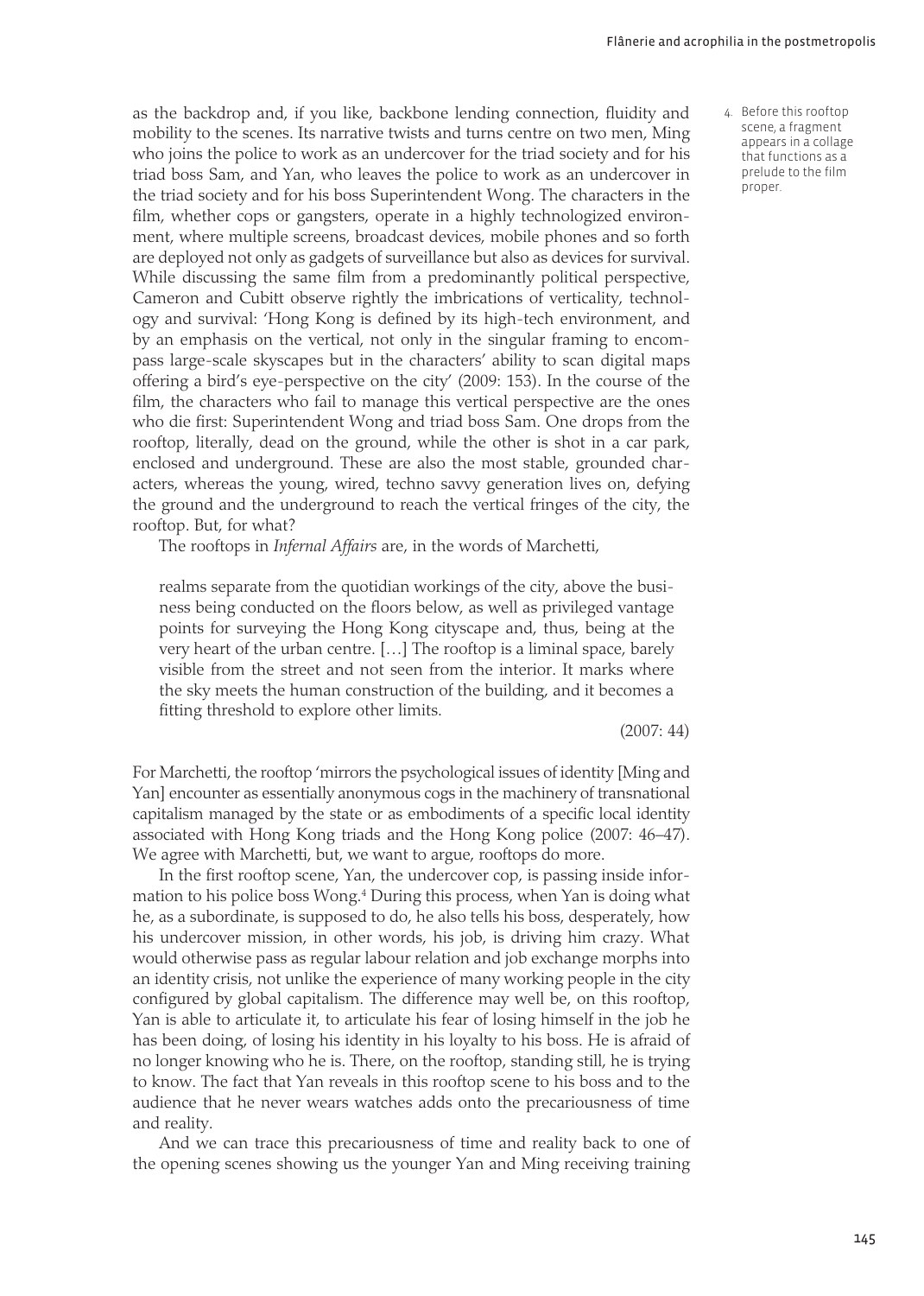in the police academy. They wear the same crew cuts, the same uniforms, carrying out the same tasks; they look almost identical. If this uniformity, an inflection of the kind of conformity in the larger society, is the beginning of the issues of identity Marchetti mentioned, it evolves and intensifies to undermine the general wisdom, 'oh time will tell', that time will tell us more about reality, about who we are. In the final rooftop scene, we see Yan and his counterpart, or alter ego if you like, Ming having their showdown, bringing the film to its narrative heights. Put simply, Yan is trying to salvage his identity as a cop, while Ming makes a radical attempt to cleanse his triad past. It is more than coincidence that their respective bosses, the ones who give their subordinates instructions and thereby authenticate their identity, have to die before they are freed to deal with their identity issues. Who are we, if not defined by work?

The widely known (main film poster) image of Yan pointing a gun at Ming is an image of stillness, of both protagonists standing still, doing nothing, trying to deal with everything. The stillness captures the anxiety that is grounded in but at the same time goes beyond the everyday postmetropolitan life of contemporary urbanite, that tries to evade the good and the bad, to foreclose any identity crisis, to keep at bay the uncertainty, by constantly moving, working. Cops and gangsters offer probably the most salient but by no means atypical of the everyday practice of erasing the moral and the ontological with the professional – cops and gangsters are supposed not to think about themselves, nor to brood over the good or bad of their doing; they just do it because it is their job to do so. But there on the rooftop, both Yan and Ming are stripped of their professional purposefulness, exposed to possibilities of their knowing and being. When Ming, after killing his triad boss to attempt a new identity, a new certainty, a new life, cracks a self-referential joke: 'Do all undercover cops like rooftop?', Yan seems equally sure, and replies: 'Unlike you, I am not afraid of light'. If Ming knows who he wants to be, Yan knows who he is; he says, 'I am a cop'. To which, referring to the prior destruction of all the confidential files regarding Yan's police identity, Ming snaps: 'Who knows?' Ironically, the moment of Yan knowing who he is, is also the moment that points to the impossibility of knowing, at least for the rest of the world. The struggle, at the very least, the attempt, to know who we are, who we want to be, takes place on the rooftop, when people stand still.

In all rooftop scenes in *Infernal Affairs*, the backdrop is consistently Victoria Harbour, and its spectacular skyline of Hong Kong (see Figure 1), underlining



*Figure 1.*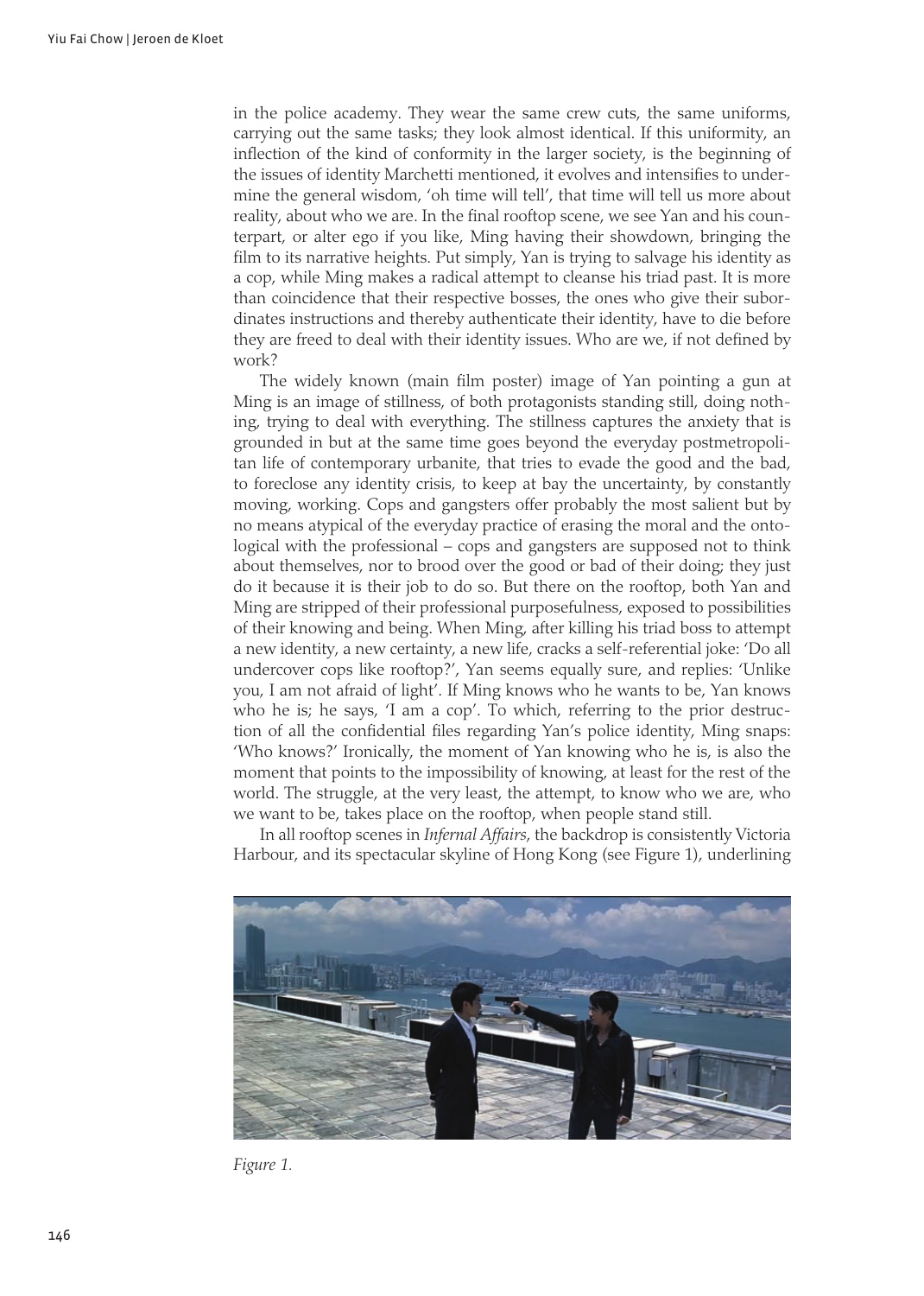the locality. The soundtrack is one that signifies danger, an eerie sound that sonifies the rooftop as a dangerous space. Standing still, articulating who you are, is in the end a risky business. The complexity of such acts is further accentuated by the mirroring of characters. When Wong approaches Yan in the first scene, we see him reflected into the windows of a neighbouring skyscraper. The same happens in the final rooftop scene, when Ming walks on the rooftop. Their mirroring in the windows conjures a visual effect that they are literally walking over the city of Hong Kong, as both their images as well as the reflection of the city of Hong Kong are collapsing onto one plane. While this gives a visual impression of mastering the city, of being in control, the mirroring takes place at the start of the respective scenes, suggesting that when they enter the space, they may still be haunted by the roles they perform in everyday life, that these are the selves that they can finally shed. The ambivalence between the mirrored and the 'real' self, underscored by a soundtrack that signifies danger rather than relief or liberation, prompts that the struggle to know who we are and who we want to be remains ridden with danger and uncertainty. The cinematic mastery over the city is articulated not only through the mirroring parts, but also through constantly positioning the characters against the backdrop of the city. Slow panning camera movements glide from the city to the characters. These establishing shots evoke a sense of danger as well as mastery, again stressing the ambivalence of the rooftop. In the final scene, such establishing shots are juxtaposed with close-ups of the characters, oscillating between the postmetropolis and the individual, searching for, but never reaching, a balance. In other word, whereas the rooftop operates in the plot of the film as the place where characters can claim their true self, the cinematography troubles this possibility, showing the ambivalences, dangers and anxieties that accompany such claims.

#### **High Noon**

If rooftops open up the space for the undercover cop and gangster in *Infernal Affairs* to know of their being and becoming, the teenage boys in *High Noon* go to their rooftops to feel. While discussing the 'survival tactics' of Hong Kong film-makers in the time of shrinking number of productions and box office, Helen Leung draws attention to the emergence of 'lower-budget, small films' that ignore the national market, shun the co-production model, and cater to the local tastes, particularly the young (Leung 2011). 'Younger audience in Hong Kong now has more affection and support for the newer and less established film-makers whose films, they feel, are made for *them*', remarks *High Noon*'s scriptwriter and producer Derek Yee (cited in Leung 2011, original emphasis). In the case of *High Noon*, one of the small local films grouped by Leung under this survival tactic, we are presented with a bleak scenario of underclass teenage boys in a marginalized school, with 'cries of a generation failed by those who are supposed to nurture them' (Leung 2011).

A coming-of-age drama, *High Noon* follows a teenage boy Lo Wing who joins a new school, forms a burgeoning brotherhood with his new schoolmates, goes through its deterioration and disintegration with guilt, remorse and death, finally to be on his own, again. As much as these teenage boys are trapped in a bad school and a bad city that deny them opportunities of upward mobility, the young losers in *High Noon* are lured to the top in another form: they find their way to the rooftop where a number of key scenes take place. The film, in fact, is saturated with the tension of entrapment and the desire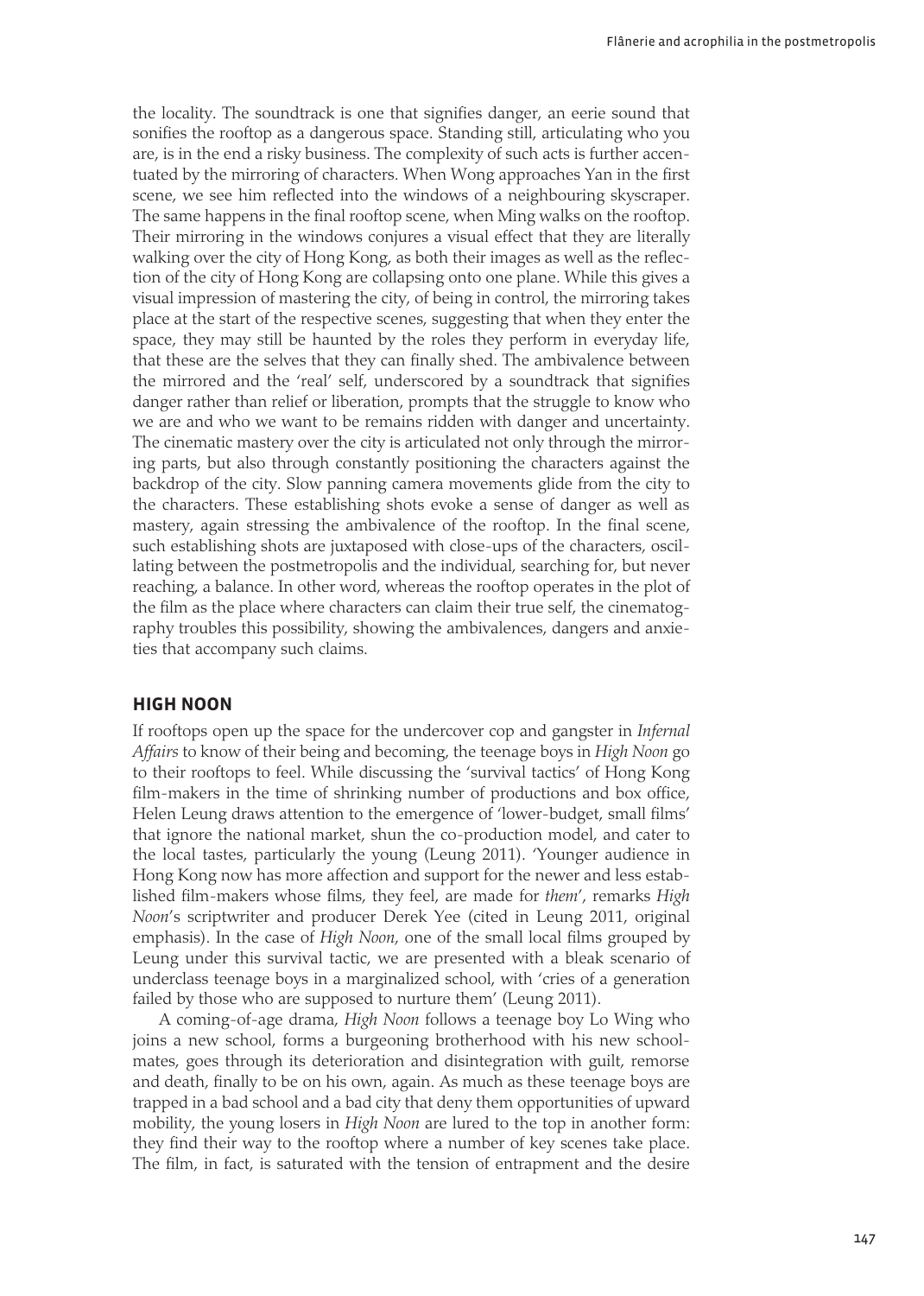- 5. One telling instance is the part-time job of one schoolboy. He wedges open oysters and fantasizes finding, one day, a pearl inside.
- 6. Another recurring, but narratively less important, site in the film where the teenage boys gather is a group of giant pipes. They would stand on the pipes, screaming when a train passes and drowns their very screaming. The pipes, running through the countryside like global capitalism's veins inside out, lay bare the reality and brutality of the city. At the same time they offer the teenage boys a place not unlike the rooftop, farther from the city and closer to the sky, where they feel the paradoxical gain and loss of their voice.

to break out and go up.<sup>5</sup> The opening sequence, for instance, glides from the school ground to the skyscape, with a mischievous, drastic cut to a highly confined space of the small flat shared by Lo Wing and his family. The claustrophobic atmosphere is accentuated by his fish tank, a confined space within a confined space. In *High Noon*, confined spaces like the family home and the prominent fish tank in that home are juxtaposed to outdoor scenes on playgrounds, wastelands at the outskirts of the city and, significantly to the narrative of the film, rooftops.<sup>6</sup> Whereas the confined space signifies the control over youth by the family and the city, the open spaces present a flight away from these modes of control, sometimes innocently, sometimes disastrously.

Here, we focus on two rooftop scenes. The first one, which takes place shortly after the film opens, offers the narrative opportunity for Lo Wing, the newcomer of the school, to encounter and join a group of school friends. There, sitting at a corner of the rooftop, Lo Wing is having his lunch, on his own, apparently an outsider. The other young kids are eyeing him, obviously scheming. While this scene threatens to be one of school bullying, it enjoys a refreshing twist, and becomes a scene of sharing, inclusion and brotherhood. The other teenage boys, instead of bullying the newcomer, start sharing their food, and in the midst of which, the newcomer has become one of them. We see a lot of laughter, youthfulness and innocence. For a while, on this rooftop, above the classrooms where they are being disciplined into winners but at the same time reminded that they would most likely be losers, these acrophilic teenagers are able to eat their lunchboxes with fun, in leisure, to feel their very youth, to feel who they are – insouciant moments the urban working adults cannot afford. In a fast moving city like Hong Kong, working adults, dictated by efficiency and routine, eat their food fast. It follows that the very possibility of sharing, the mode of exchange made almost obsolete and ridiculous by global capitalism, is enacted on the rooftop, far from the sight and entrapment of the city.

Cinematically, this scene is strikingly different from *Infernal Affairs*. Here, the camera is more shaky, shots are shorter and there is no music; only the cheerful voices of the boys are heard. In this scene, there is no allusion to danger, except for the height of the place itself, and the combined feelings of acrophobia and acrophilia this height evokes. The whiteness of the school uniforms signifies innocence and purity, endearing, mischievours, and alive with hope and laughter. In the subsequent scene a happy sound accompanies the images, when the boys are dancing and smoking on top of a water tank, and playing games on a rooftop. The sound as well as the images underscore a sense of happiness: the rooftop is here indeed the place to feel who you are.

The theme of sharing continues in another rooftop, but with a radically different consequence: while the first rooftop scene accumulates to their brotherhood, this other rooftop scene contributes to its demise. This rooftop scene opens with the same group of school friends standing at the edge of the rooftop, smoking the same cigarette. Here, the act of sharing has become a game. The teenage boys take a puff of the cigarette and pass it around; when the ash falls, the one who is holding the cigarette has to jump, but just slightly over the rooftop to a protruding platform (see Figure 2). It is a game of thrills, of sensations, of feeling their own existence. It is precisely at this moment that a mobile phone of Smoothie, one member of this school brotherhood, is snatched away, stealthily but jokingly, by another member who subsequently watches and spreads a clip of Smoothie having sex with a girl who likes to do cosplay as Lolita. The camera zooms constantly in on the different faces as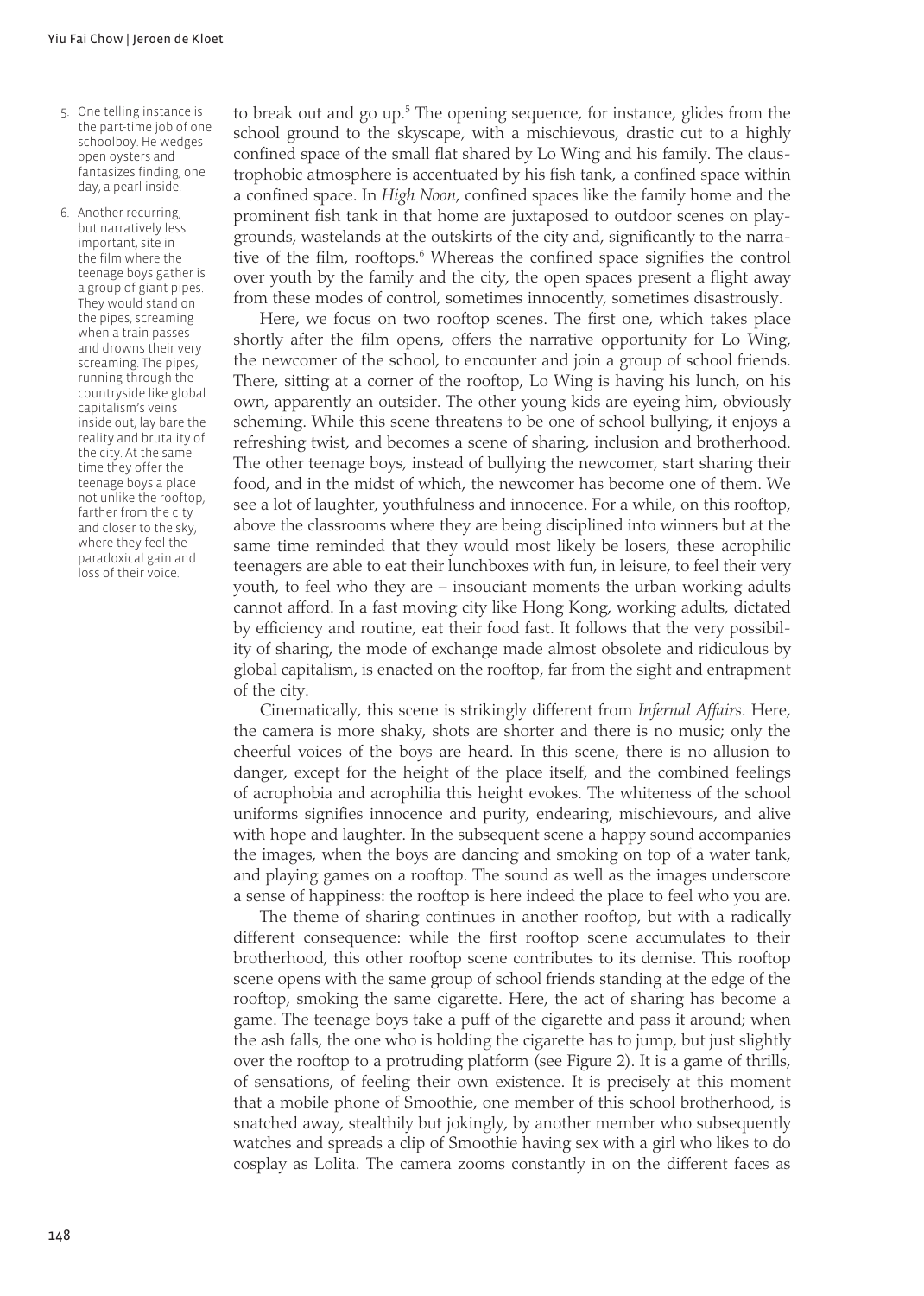

*Figure 2.*

well as the mobile phone, forging a link between intimacy, technology and betrayal. This other sharing act leads to public shaming of the girl, finally to her suicide and another rooftop scene when she jumps to her death.

It should be noted that in both acts of rooftop sharing, bodily needs are evoked: food and sex. While the food sharing makes the kids feel their youth, their being together, in the latter case, sex, or in its mediated form as a clip taken by, stored in and distributed through mobile phone technology, becomes alienated from its physical immediacy, and instead of making them feel young and together, they feel the pain of growing up, the beginning of the end, of drifting apart.<sup>7</sup> While the first sharing scene is infused with innocence, this other is with guilt and shame, with innocence lost. But they feel, a luxury for adults surviving in everyday global capitalism. *High Noon* ends with a sequence that is infused with as much memory as fantasy; all the teenage boys are there, the brotherhood complete, on a beach, throwing stones to the water, and then they disappear, visually and metaphorically fading away, one after the other. The very final scene of the film sees Lo Wing back in the confined space of his home, smoking, alone, lackadaisically – unlike the other time, on the rooftop, when smoking is a game of sharing, when they still feel.

#### **Inner Senses**

The third and final film we want to discuss, *Inner Senses*, opens in an uncannily similar manner as that of *High Noon*. Following the very first shots of an open, urban skyscape, the film moves swiftly inside a rather worn out building when a young woman Yan is checking out an apartment to let. The subsequent sequence unfolds Yan's attempt to turn the apartment her home only to find out that she is seeing and hearing 'things' she is not supposed to. Audience familiar with the horror genre should know the place must be haunted and the things must be ghosts, or Yan is insane, or both. In any case, Yan's home in *Inner Senses* offers no more shelter from the scary city than Lo Wing's home in *High Noon*; if anything, it is an extension of that scary city, an uncanny space of entrapment, ghostly, from which one has to break out and 7. The sex video sharing in the film alludes to a 'real' incident. In 2008 entertainment celebrity and youth idol Edison Chen brought his laptop to a repair shop. Subsequently, images of him having sex with a number of female stars were leaked and circulated to millions of predominantly Chinese viewers on the Internet. The incident, dubbed as 'Sexy Photos Gate', sparked off fierce societal concern and discussion over sexual depravation and youth morality (see Chow and de Kloet 2013).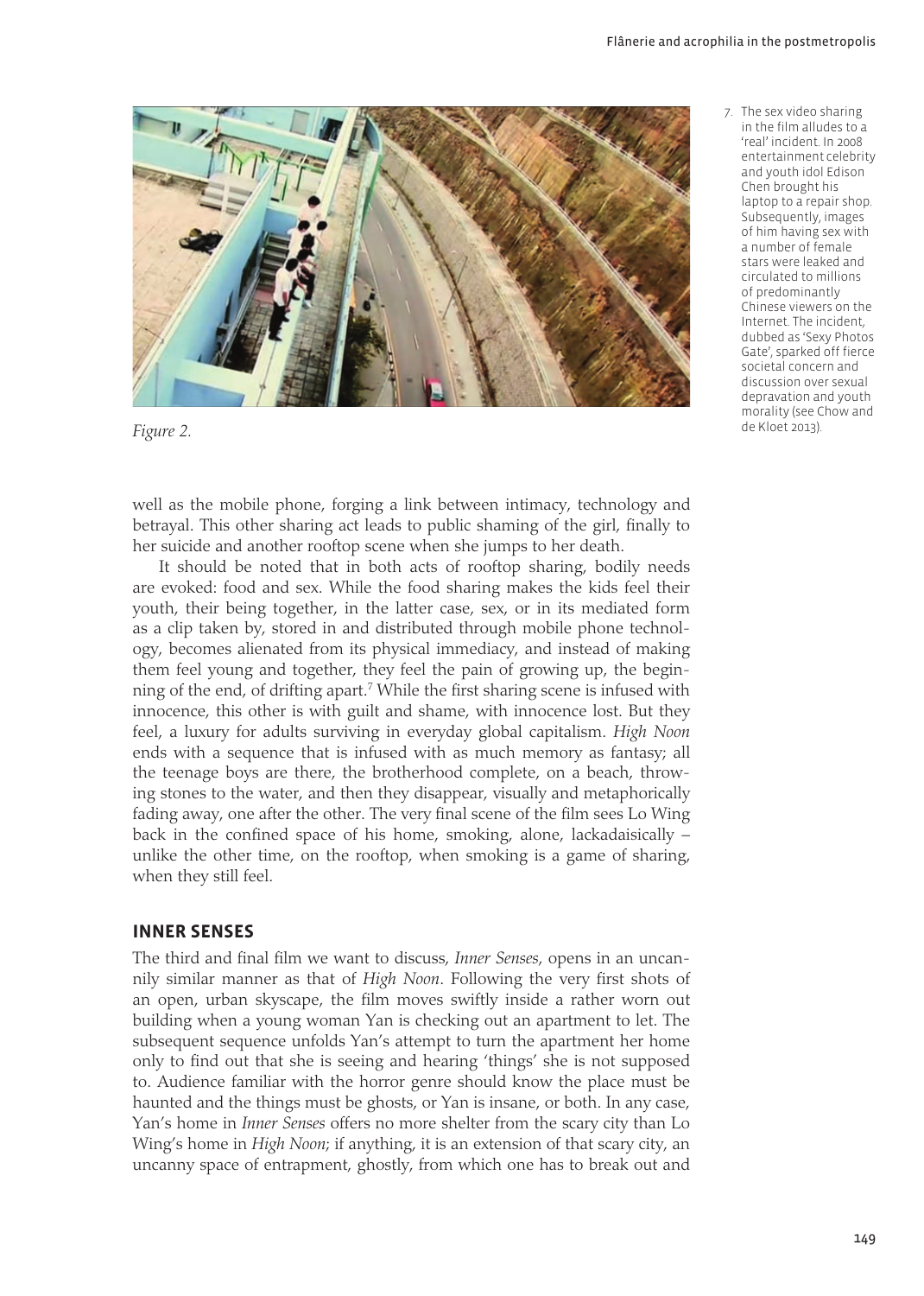go up. Indeed, ultimately it is on the rooftop, the vertical fringes of the city, where the ghost is dispelled.

The opening sequence of the *Inner Senses*, however, is deceptive. While the film traces Yan, who keeps on experiencing strange things and suffers from insomnia, to her therapy sessions with psychiatrist Dr Law, we come to witness the sweet evolvement of romance and a bizarre reversal of fate – Yan gets better and better, and Dr Law starts to behave strangely. It gradually and subtly transpires that the recurring glimpses of a girl sometimes sitting on, sometimes jumping from, a rooftop do not belong to Yan, nor is the suicidal girl Yan herself – we are (mis)guided to think so by Yan's scar-ridden wrist. The girl in question turns out to be the girl friend of a much younger Law, who committed suicide shortly after their tragic separation. They were young. And the young man survived the trauma and moved on with the defence mechanism that the anxieties and complexities of urban living have ceaselessly trained us: forgetting.

All of this revelation concerning Dr Law's past takes place in the second half of *Inner Senses*. When Yan is still under his care, Dr Law is the perfect, enviable embodiment of rationality, confidence and professional excellence. In one of the earlier scenes, Dr Law is delivering a lecture where he coolly punctures the myth of ghosts with rational and critical thinking. According to him, ghosts are evoked by Chinese parents to discipline their children. 'I don't believe in ghosts', he proudly proclaims. He is strong, immune, a survivor. During the course of the film, we are constantly presented with the portrayal of Dr Law as a capable, successful and busy psychiatrist, to the extent that when he starts to show symptoms of mental collapse, he as well as his colleagues readily attribute it to stress, burn-out or simply working too much, the common ailment of contemporary capitalist society. In the case of Dr Law, however, work is not the cause of his symptoms; it is a symptom in itself. Be rational, stay confident, work hard, and you will forget whatever you don't want to remember – won't you?

As Kevin Heffernan (2009) points out, *Inner Senses* is neatly separated into two halves, the first focusing on Yan, the patient, the second on Law, the psychiatrist. While this can be explained, as Heffernan suggests, by the workings of the star system, it also constitutes a trick played by the progress of the film: during the first half of the film, when it focuses on the neurotic, troubled Yan, who claims to see ghosts, we the audience, tempted by genre and gender conventions, assume that she is the crazy one. It is only in the second half of the film that we start to wonder – we start to wonder if the psychiatrist, who is a workaholic, a full-fledged, better paid, better respected member of the capitalist system (Yan is 'only' a free lance translator) is the truly haunted one. Confronted with his ghost, his past, his conscience, which his busy, highly materialistic life – including a spacious home with designer interior, private swimming pool and expensive wines – has managed but in the end failed to repress, Law finally remembers who the ghost is, who he is.

He remembers, in the concluding rooftop scene. Towards this narrative climax, we see Dr Law slowly driven mad by his ghost – in the form of mysterious flashbacks of the dead girl and her suicide. In the final sequence, Dr Law, in a desperate attempt to eschew his ubiquitous ghost, runs around through the streets of the city. This horizontal escapade, however, does not open up any line of flight until Dr Law is driven to the vertical, to the rooftop of the building where his girl friend committed the act of jumping, the act he has managed to forget for so long. Then, he remembers. He remembers not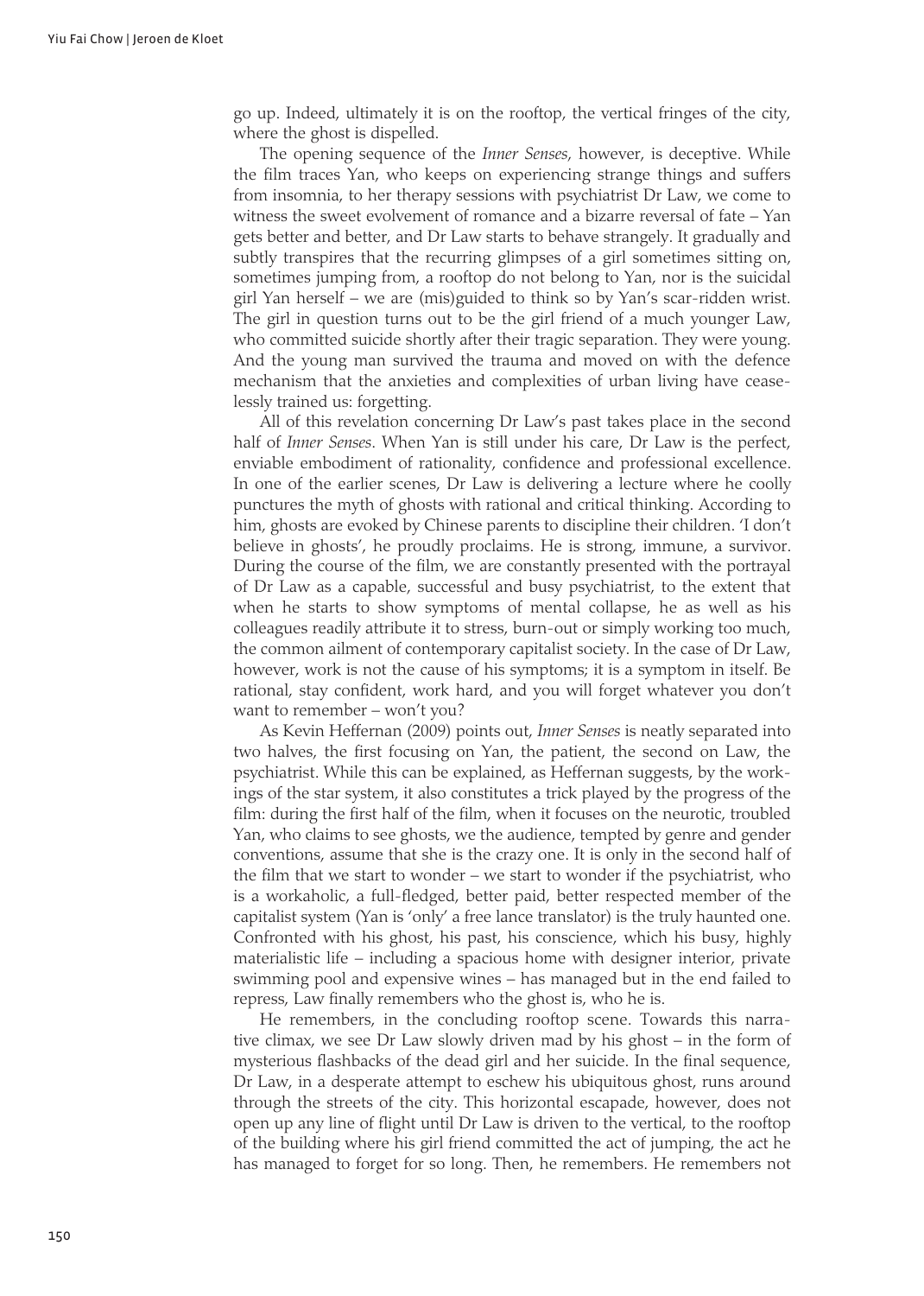only the past, but also, poignantly, the price of repressing it; he remembers his unhappiness. When he finally sheds his performance of a capable, successful professional and says 'I have been unhappy for so many years', his utterance is a tender echo of the predicament shared by many of his fellow city workers. Then his ghost embraces him, they kiss, and he is about to do the same as his former love, to jump. At this very moment, Yan appears and he (re)turns to the present reality, to his present love. When one is able to remember, to embrace one's past, it is possible to live on, so it seems.

The scene initially takes place in the dark. Accompanied by threatening music befitting the genre of horror, we see Dr Law standing on the edge of the rooftop, poised to jump. Acrophobia, rather than acrophilia, is established by a vertical shot from the top thrusting an immense depth to the ground. When he turns and talks to the ghost, a gentler, softer sound emerges; we hear violins play. The ghost becomes less threatening, now that Dr Law comes to terms with himself and his past. The scene is mixed with flashbacks, when they were young and in love. The romantic and happy flashbacks then morph into fights, and the girl friend cutting her wrist, and her final jump to death, on a white car. Then the scene returns to the darkness of the rooftop, where the two characters dare to kiss and hug. Dr law has overcome his fear for his past and embrace the ghost. The camera circles around them, as if to encapsulate and round off their love. Then the ghost disappears, while in front of a brightly lit billboard Yan appears.

In *Inner Senses*, the rooftop is the stage for the dramatic conclusion of the film, the point of narrative closure, where the protagonist is forced to stop, to remember his past. In a demanding city where work enables one to forget and keep on forgetting, it takes the rooftop to offer the possibility of coming to terms with that forgetting, the possibility of remembering. After Dr Law reunites with Yan, they sit, closely together, at one corner of the rooftop, while the sun starts to rise and the camera tilts to reveal what lies at some distance behind the couple: the Kwai Chung container terminal, another icon of global capitalism in the city of Hong Kong. The camera first zooms in on the couple, slowly moving away, after which we get an establishing shot of the couple on the rooftop, with the terminal as the spectacular background (see Figure 3). But the couple is safely hidden from everyday reality, embracing each other



*Figure 3.*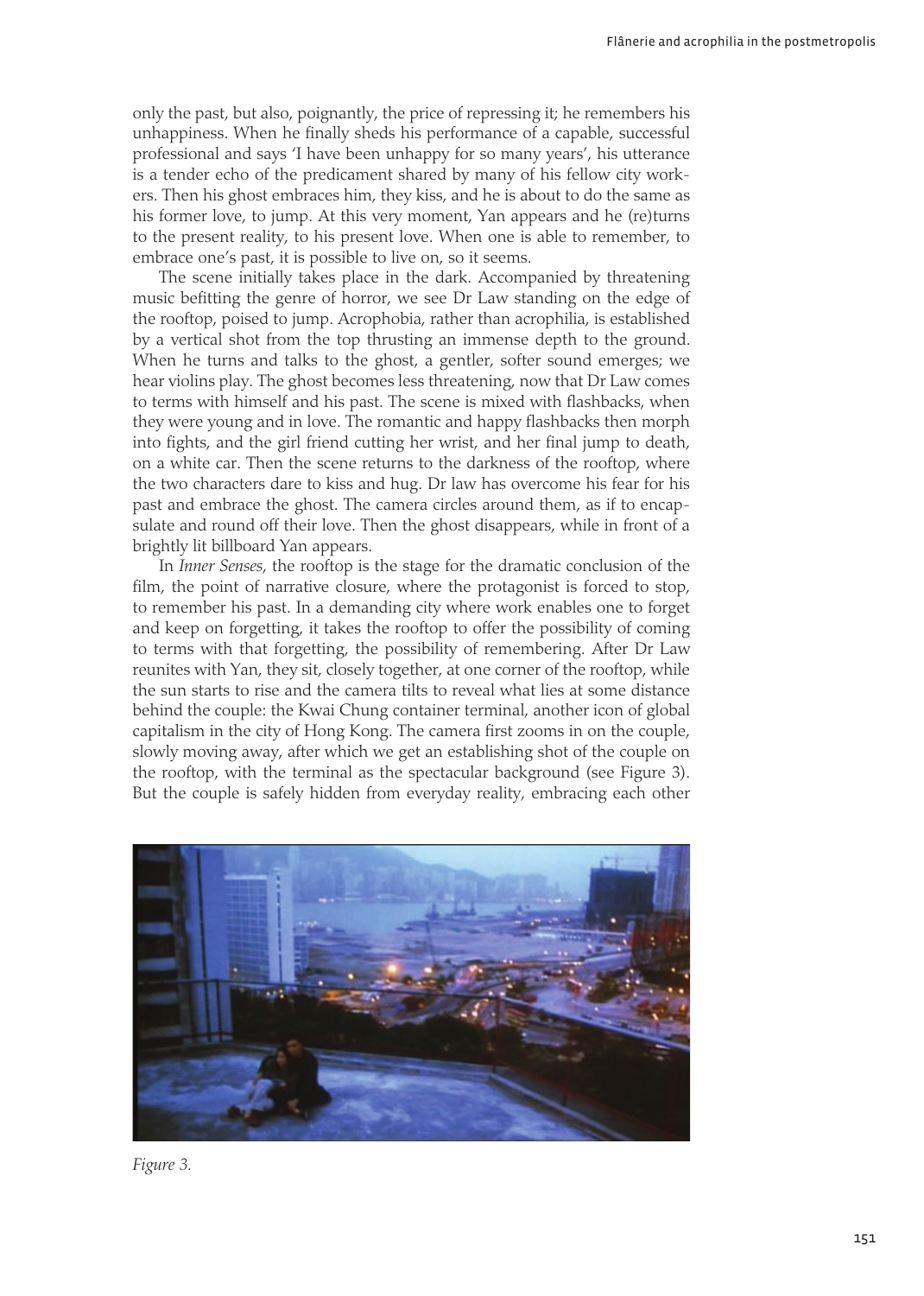- 8. As if to underline the fragile attempt to continue one's life, Leslie Cheung, who played the role of Dr Law, jumped to his death from a hotel window on 1 April 2003. *Inner Senses* became his last film. Since then, *Inner Senses* is always read with the knowledge of Cheung's own suicide. Some even connected Cheung's death with the unaccomplished suicide of his character in the film (see for instance Oh-blogger 2008).
- 9. Unless it is made deliberately into part of the shiny surface that incorporates such raw materiality as a fashion statement, as in, say, some of the ceilings of Pacific Coffee and Starbucks in Hong Kong.

intimately on the rooftop. But the establishing shot, like in *Infernal Affairs*, is also one of power, control and surveillance; it signifies a panoptic gaze. In a time of satellite and GPS technologies, even the rooftop may not be as safe as we think. Here, at the rooftop, *Inner Senses* ends, leaving us to wonder how long they are allowed to enjoy this moment of acrophilic content, of staying on the vertical fringes, beyond. But for as long as it lasts, the cuddling couple, and us, understand why urbanites are lured to the rooftop.<sup>8</sup>

#### **At the fringes of global capitalism**

In *Infernal Affairs*, the rooftop offers the space to know who you are, even though that knowledge may be fraught with complexities and contradictions. In *High Noon*, it is the space to feel who you are, the place to share, play and idle, while ironically triggering betrayal and guilt. In *Inner Senses* it is the space where you will be able to remember who you are, the place you go to end your life, but where, instead, you may manage to reconcile with your past in anticipation, however, of an ambiguous future. In all three films, the rooftop allows for that moment of radical reconnection, of slowness and introspection. While the speed of the global capitalist city does not allow oneself to walk like a *flâneur*, the rooftop enables one to stand still. The rooftop scenes we have discussed show us: it is this possibility of reconnection and acrophilia that holds the promise of a different subjectivity.

To conclude, we want to mention briefly two afterthoughts, concerning the materiality of rooftops and their correspondence with the genre of road films. Quite beyond the scope of the current enquiry, these two points should be, in our view, flagged up for future investigation and discussion on the cinematic deployment of the rooftop. First, we have studied the rooftops largely in the light of what takes place there. However, we find it equally pertinent to see rooftops not only as narrative devices, but also as material entities. The rooftops, with all the infrastructural facilities and postmetropolitan life writ large on their surfaces, allow city dwellers the rare occasion to be confronted with the raw, ugly materiality of the global city. The pipes, the tanks, the cables and the wires distended on the rooftops crawl imperceptibly into the everyday convenience of contemporary urbanites. Indeed, in the production of the global city, such material realities are hidden behind the shiny surface of consumption; the shopping malls are clean, soft and smooth spaces, the machinery that keeps them going, its climate and air control, is rendered invisible.9 What rooftop scenes do is that they hack, as it were, into the city; they lay bare the materiality of the city, a materiality that is deeply implicated in global capitalism. They unveil what needs to be concealed. In doing so, they resist the aestheticization of the global city, offering an alternative mode of experiencing the city, one that resists the shiny surfaces and probes deeper into the actual machinery and materiality of the global city and its intricate links with global capitalism. This, we propose, is one way to study rooftops in cinema.

Second, apart from proposing one way to study rooftops in cinema, we also ponder if we can talk of rooftop cinema. Here we like to observe an interesting parallel between the yet-to-be-enacted genre of rooftop cinema with that of its far more established, counterpart of the road film. The latter mobilizes the abundance of horizontal space for its *mise-en-scène*, an abundance so much lacking in the postmetropolis. Given the spectacularity of the Asian city, we wonder if the genre of rooftop cinema may be more prolific in Asian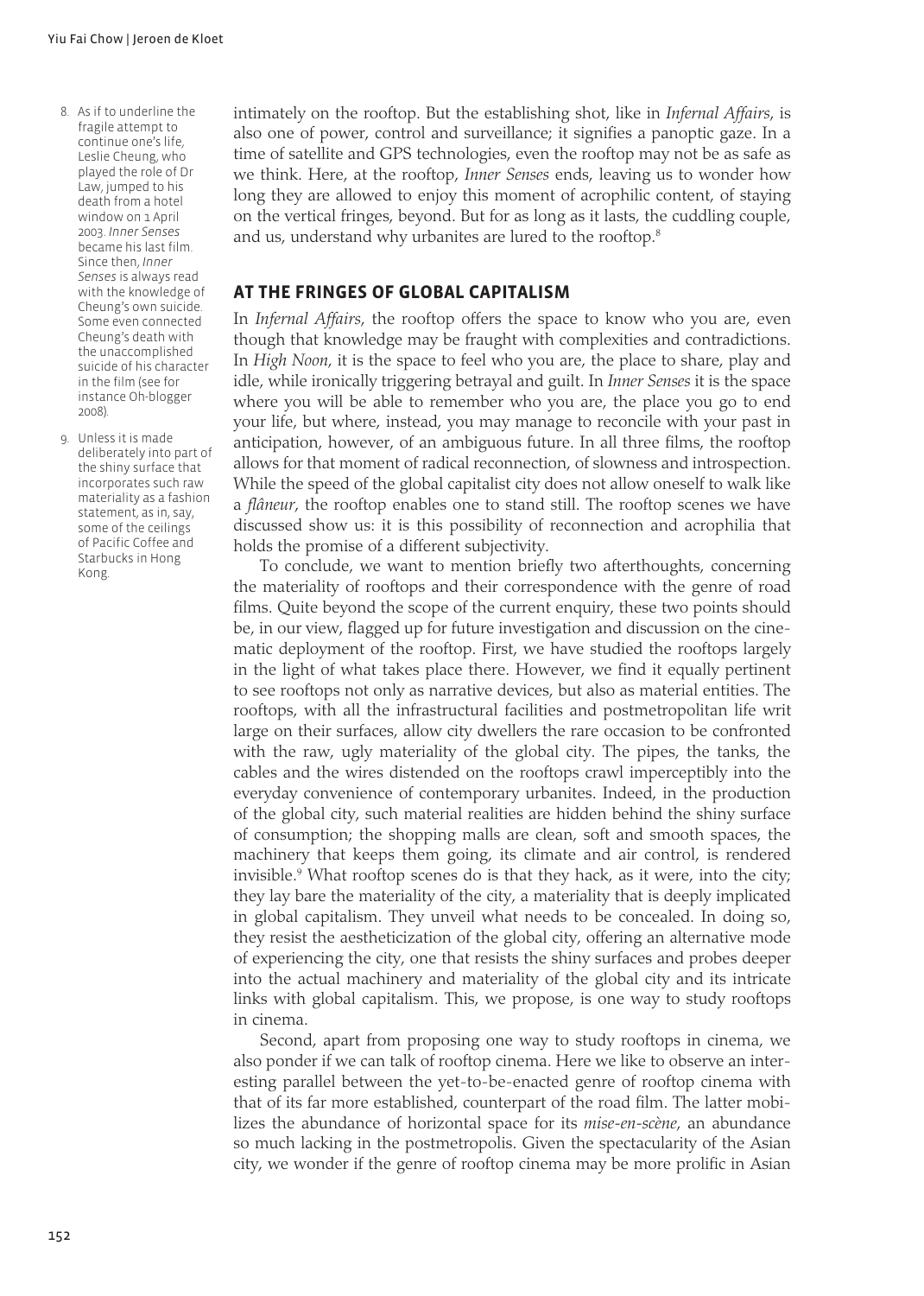cinema? Even films like *Skyfall* (Mendes, 2012) and *Mission: Impossible III* (Abrams, 2006) move to Asia to shoot their rooftop scenes (albeit with strikingly different implications from the films we studied in this article). The narrative structure of road films generally evolves around the physical journey of the protagonists that symbolizes their psychological evolution. In road films, freedom and social mobility have always been linked to physical mobility while 'the emphasis on the search for freedom and escapism recall the myth that it is possible to escape from the past and start again elsewhere, that roads eventually lead to freedom' (Sargeant and Watson 1999: 9; see also Everman and Logfre 1995).<sup>10</sup>

Does the narrative of the road film not resemble, we venture to ask, the structure of rooftop cinema, where the rooftop operates as the trope that signifies freedom, mobility and the psychological evolution of its protagonists? How does the agoraphilia of the road film relate to the acrophilia of the rooftop film? If vast landscapes offer the horizontal plane as a rural line of flight outside of the society in the genre of road films, would verticality and rooftop cinema be its generic urban twin brother?

#### **AcknowledgEments**

We are grateful to the anonymous reviewers for their critical contributions to this article. We also thank Penn Ip, Miyan Cheung, Jim Chim and Rebecca Lau for their research assistance.

#### **References**

- Abrams, Jeffrey Jacob (2006), *Mission: Impossible III*, Berlin: Paramount Pictures Corporation.
- Buck-Morss, Susan (1992), 'Aesthetics and anaesthetics: Walter Benjamin's artwork essay reconsidered', *October*, 62, Autumn, pp. 3–41.
- Cameron, Alan and Cubitt, Sean (2009), 'Infernal affairs and the ethics of complex narrative', in Warren Buckland (ed.), *Puzzle Films: Complex Storytelling in Contemporary Cinema*, Oxford: Blackwell, pp. 151–66.
- Chiu, Leung-Chun Samson (2007), *Laogang Zhengzhuan (Lo Kong Ching Chuen)/Mr. Cinema,* Hong Kong: Sil-Metropole Organisation, Western Movie Group, Xi'an Film Studio and Xi'an Qujian Film & TV Investment Group Company.
- Chow, Yiu Fai and de Kloet, Jeroen (2013), *Sonic Multiplicities: Hong Kong Pop and the Global Circulation of Sound and Image*, Bristol: Intellect.
- Demographia (2013), *Demographia World Urban Areas: 9th Annual Edition*, Belleville: Demographia.
- Environment Protection Department (EPD) (2013), 'Hong Kong's Environment: Noise', http://www.epd.gov.hk/epd/english/environmentinhk/noise/noise\_ maincontent.html. Accessed 9 April 2013.
- Eyerman, Ron and Logfre, Orvar (1995), 'Romancing the road: road films and images of mobility', *Theory, Culture and Society*, 12, pp. 53–79.
- Fei, Tian (2012), 'Hong Kong's high-density housing & cramped living conditions', http://www.chinasmack.com/2012/pictures/hong-kong-highdensity-housing-cramped-living-conditions.html. Accessed 9 April 2013.
- Han, Jie (2006), *Lai Xiao Zi/Walking on the Wild Side*, Rotterdam: Xstream Pictures.
- Heffernan, Kevin (2009), 'Inner Senses and the changing face of Hong Kong horror cinema', in Jinhee Choi and Mitsuyo Wada-Marciano (eds), *Horror*

 10. It is a topic for further investigation if this narrative of freedom is as strong in, for example, Chinese road films such as *Lai Xiao Zi/Walking on the Wild Side* by Han Jie (2006), *Luo Ye Gui Gen/Getting Home* by Zhang Yang (2007), *Ren Zai Jiong Tu/Lost on Journey* by Yip Wai Man (2010) and *Wu Ren Qu/Western Sunshine* by Ning Hao  $(2010)$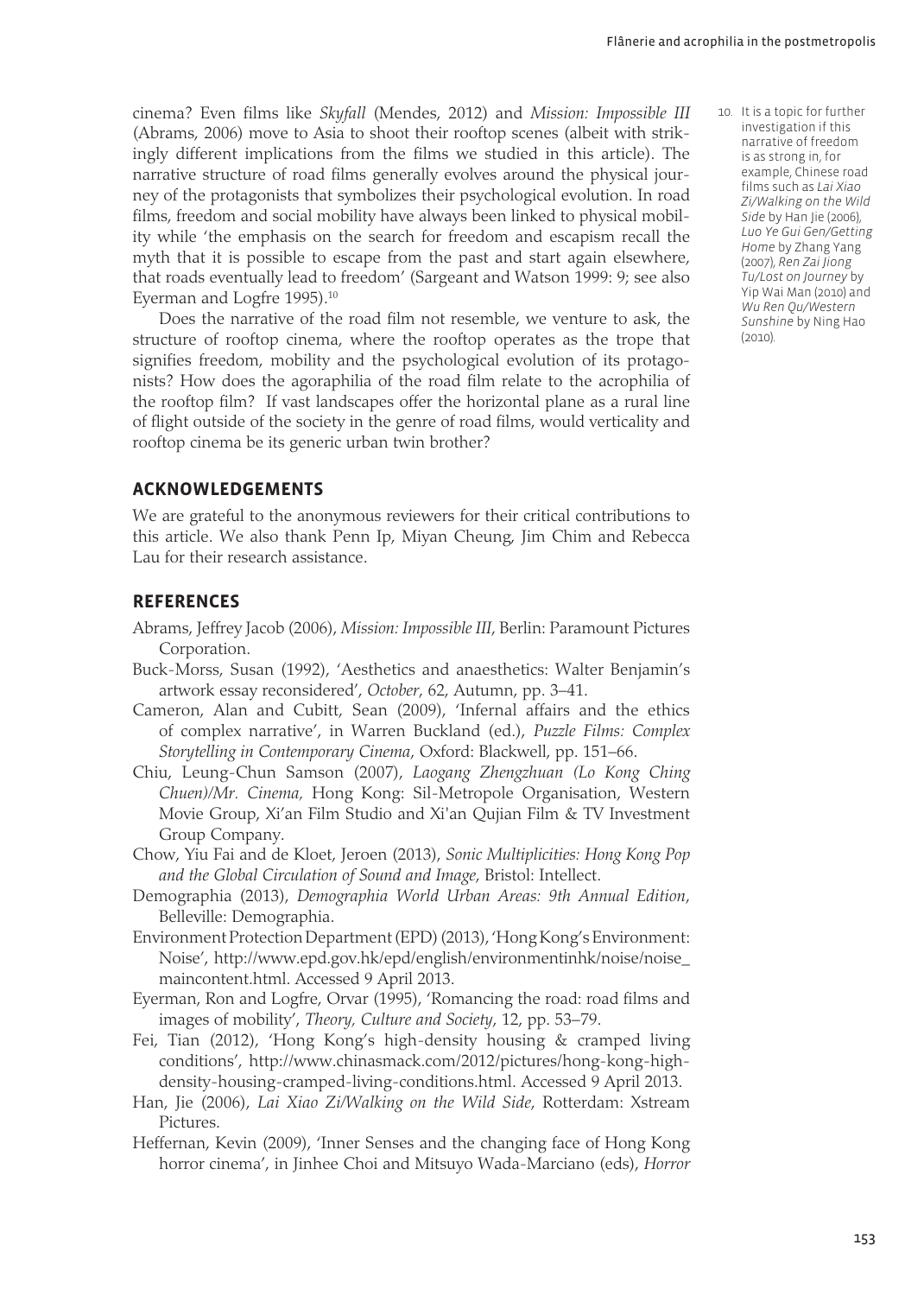*to the Extreme: Changing Boundaries in Asian Cinema*, Hong Kong: Hong Kong University Press, pp. 57–68.

- Lau, Wai-Keung Andrew & Mak, Alan Siu-Fai (2002), *Wu Jian Dao (Mou Gaan Dou) /Infernal Affairs*, Hong Kong: Media Asia Films and Basic Pictures.
- Lau, Wai-Keung Andrew & Mak, Alan Siu-Fai (2003), *Wu Jian Dao II (Mou Gaan Dou II) /Infernal Affairs II*, Hong Kong: Media Asia Films and Basic Pictures.
- Lau, Wai-Keung Andrew & Mak, Alan Siu-Fai (2003), *Wu Jian Dao III (Mou Gaan Dou III) /Infernal Affairs III,* Hong Kong: Media Asia Films, Tianjin Film Studio and Basic Pictures.
- Law, Chi-Leung Bruce (2002), *Yidu Kongjian (Yee do hung gaan)/Inner Senses*, Hong Kong: Filmko Pictures
- Law, Wing-Sang (2006), 'The violence of time and memory undercover: Hong Kong's *Infernal Affairs*', *Inter-Asia Cultural Studies*, 7: 3, pp. 383–402.
- LeBlanc, Jim (2011), 'The acrophobe and the funambulist: Existential and cinematic perspectives on the phenomenology of extreme vertical space', *Emotion, Space and Society*, 4: 1, pp. 1–7.
- Leung, Helen Hok-Sze (2011), 'Made in Hong Kong SAR: New angles, other spaces', paper presented at *AAS/ICAS Joint Conference*, Honolulu, 31 March–3 April.
- Leung, Wing-Fai (2008), 'Infernal affairs and Kung Fu Hustle: Panacea, placebo and Hong Kong cinema', in Leon Hunt and Leung Wing-Fai (eds), *East Asian Cinemas: Exploring Transnational Connections on Film*, London and New York: I. B. Tauris, pp. 71–87.
- Lindner, Christoph (2011), 'The postmetropolis and mental life: Wong Kar-Wai's cinematic Hong Kong', in Gary Bridge and Sophie Watson (eds), *The New Blackwell Companion to the City*, Oxford: Blackwell, pp. 327–36.
- Mak, Hei-Yan Heiward (2008), *Lieri Dangkong (Lit Yat Dong Hung)/High Noon*, Hong Kong: BIG Pictures, Black and White Films and See Corporation.
- Marchetti, Gina (2007), *Andrew Lau and Alan Mak's Infernal Affairs The Trilogy*, Hong Kong: Hong Kong University Press.
- Mendes, Sam (2012), *Skyfall*, London: Eon Productions.
- Ning, Hao (2010), *Wu Ren qu/Western Sunshine*, Beijing: Guoli Changsheng Movies & TV Productions Co. and China Film Group.
- Oh-blogger (2008), 'Seven similarities between Leslie Cheung's death and inner senses', http://blog.xuite.net/ohblogger/ohblogger/16383004-張國榮 之死與異度空間七大相似. Accessed 9 April 2013.
- Pasulka, Nicole (2010), 'Iseeyou: Michael Wolf', http://www.themorningnews. org/gallery/iseeyou. Accessed 9 April 2013.
- Sargeant, Jack and Watson, Stephanie (eds) (1999), *Lost Highways: An Illustrated History of Road Films*, London: Creation.
- Scorsese, Martin (2006), *The Departed*, New York: Warner Bros.
- Simmel, Georg (2002), 'The metropolis and mental life', in Gary Bridge and Sophie Watson (eds), *The Blackwell City Reader*, Oxford: Blackwell, pp. 11–19.
- Wong, Kar-Wai (1995), *Duoluo Tianshi/Fallen Angels,* Hong Kong: Chan Ye-Cheng and Jet Tone Production.
- Yip, Wai Man (2010), *Ren Zai Jiong Tu/Lost on Journey,* Wuhan: Huaqi Movies & TV Production.
- Zhang, Yang (2007), *Luo Ye Gui Gen/Getting Home*, Hong Kong: Filmko Pictures, Fortissimo Films and Ming Productions.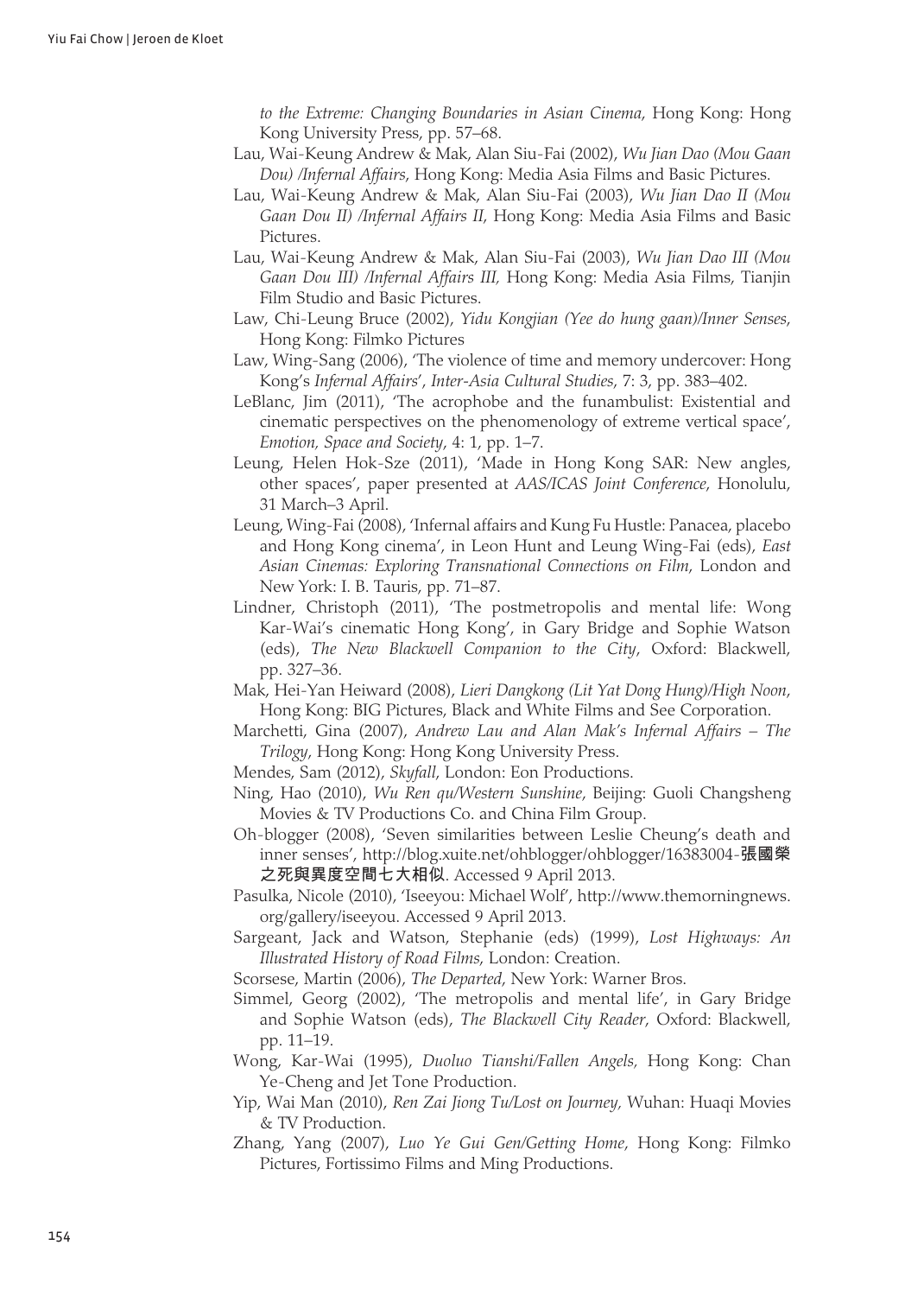#### **Suggested citation**

Chow, Y. F. and Kloet, J. D. (2013), 'Flânerie and acrophilia in the postmetropolis: Rooftops in Hong Kong cinema', *Journal of Chinese Cinemas* 7: 2, pp. 139–155, doi: 10.1386/jcc.7.2.139\_1

#### **Contributor details**

Yiu Fai Chow is Assistant Professor at the Department of Humanities and Creative Writing of the Hong Kong Baptist University. His publications concern Chinese diaspora, gender, popular culture and creative industries. He is the co-author of *Sonic Multiplicities: Hong Kong Pop and the Global Circulation of Sound and Image* (Intellect 2013).

Contact: Department of Humanities and Creative Writing, Hong Kong Baptist University, RRS 608, HKBU, Waterloo Road, Hong Kong. E-mail: yfchow@hkbu.edu.hk

Jeroen de Kloet is Professor in Globalisation Studies at the Faculty of Humanities at the University of Amsterdam and director of the Amsterdam Centre for Globalisation Studies (ACGS). His monograph *China with a Cut – Globalisation, Youth and Popular Music* appeared in 2010 (Amsterdam University Press).

Contact: Department of Media Studies, University of Amsterdam, Turfdraagsterpad 9, 1012 XT, Amsterdam, the Netherlands. E-mail: b.j.dekloet@uva.nl

Yiu Fai Chow and Jeroen de Kloet have asserted their right under the Copyright, Designs and Patents Act, 1988, to be identified as the authors of this work in the format that was submitted to Intellect Ltd.